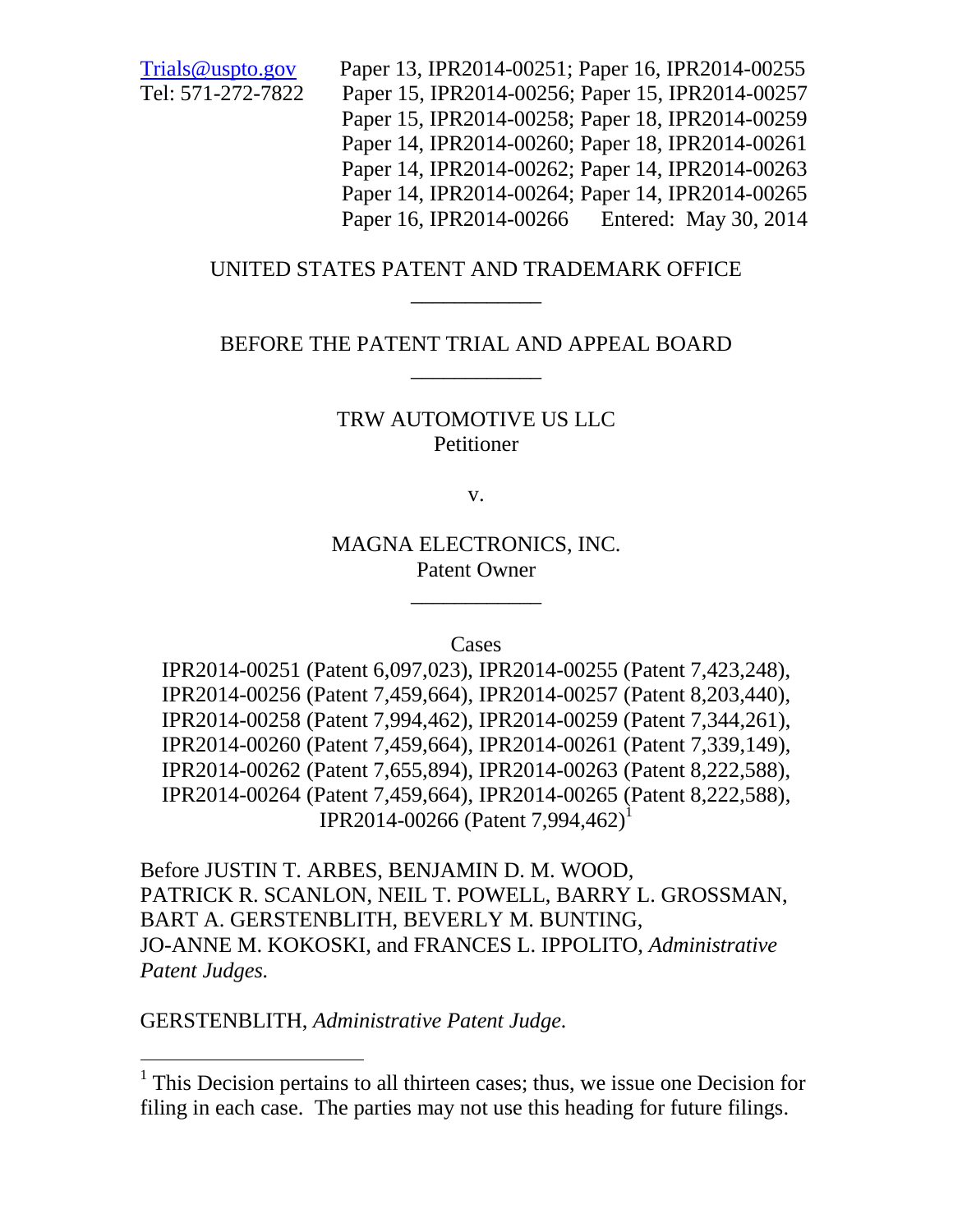#### **DECISION**

Service Under 35 U.S.C. § 315(b); Real Party In Interest Under 35 U.S.C. § 312(a)(2)

TRW Automotive US LLC ("Petitioner") filed eighteen petitions for *inter partes* review between December 16, 2013, and December 26, 2013, challenging several patents owned by Magna Electronics, Inc. ("Patent Owner"). Patent Owner filed preliminary responses in each proceeding. In twelve of the instant proceedings, Patent Owner asserted that the Board should not institute *inter partes* review because, *inter alia*, the petitions are time barred under 35 U.S.C. § 315(b),<sup>2</sup> and in all thirteen of the instant proceedings, Patent Owner asserted that Petitioner failed to identify accurately all real parties in interest under 35 U.S.C. §  $312(a)(2)$ .<sup>3</sup>

Following a conference call on April 10, 2014, among respective counsel for Petitioner and Patent Owner, the Board ordered the parties to submit additional briefing "addressing the issue of when Petitioner was 'served with a complaint' alleging infringement of the respective patents under 35 U.S.C. § 315(b)." Paper 11, 5. The Order divided seventeen of the eighteen petitions into two groups—Group 1 (which included twelve of the

l

<sup>&</sup>lt;sup>2</sup> Patent Owner did not raise the issue of section  $315(b)$  in IPR2014-00251 and, thus, our discussion of section 315(b) applies to each of the captioned proceedings except IPR2014-00251.

<sup>3</sup> In each proceeding, except IPR2014-00251 and IPR2014-00266, the Patent Owner's preliminary response is Paper 7. In IPR2014-00251 and IPR2014- 00266, the Patent Owner's preliminary response is Paper 9. As the relevant papers in each of the captioned proceedings are substantially similar, we refer herein to the papers filed in IPR2014-00257 for convenience.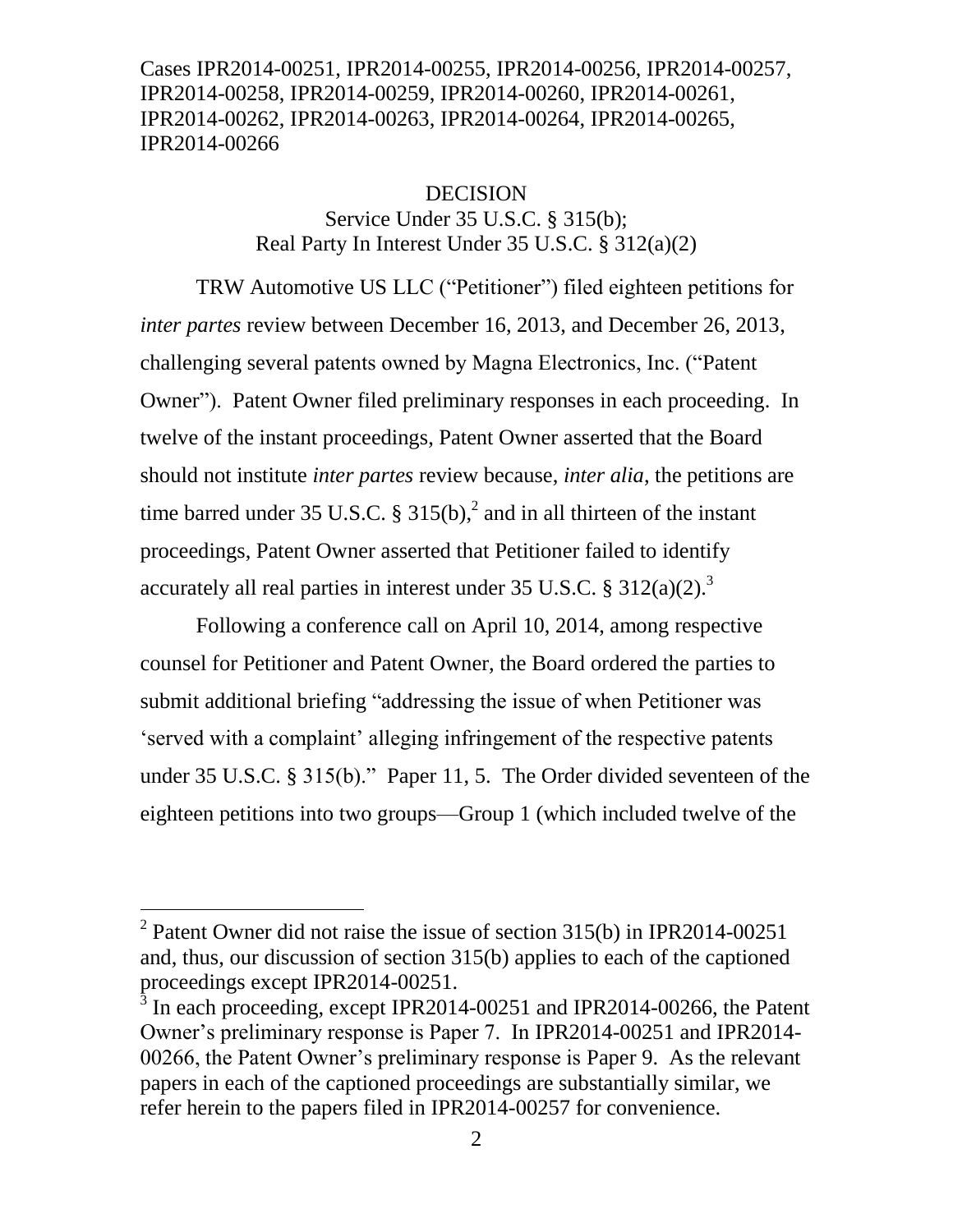proceedings captioned above) and Group 2—in light of the common facts presented in each group. *Id.* at 3.

On April 17, 2014, Petitioner filed a "'Group 1' Brief Pursuant to Order of April 11, 2014 (Paper 12)" in each of the twelve proceedings. $<sup>4</sup>$ </sup> Paper 12 (bold font omitted). Patent Owner filed a "Reply Brief to TRW's Brief for Group 1" in each of the instant proceedings on April 23, 2014. Paper 13 (bold font omitted). For the reasons set forth below, we disagree with Patent Owner's arguments and do not deny the petitions based on sections 315(b) and 312(a)(2).<sup>5</sup>

# 35 U.S.C. § 315(b)

### *Background*

Patent Owner filed a complaint against Petitioner on June 20, 2012, in the United States District Court for the Western District of Michigan. Ex. 1054, 1 (Docket Item ("D.I.") 1). Patent Owner and Petitioner engaged

<sup>&</sup>lt;sup>4</sup> Patent Owner asserts that Petitioner did not serve its Group 1 Brief in compliance with the requirements set forth in 37 C.F.R. § 42.6(e), and, thus, the Brief should be expunged. Paper 13, 7. We agree that mailing via U.S. Mail, as indicated in Petitioner's certificates of service, fails to comply with 37 C.F.R. § 42.6(e). The error appears harmless because Patent Owner received notice of Petitioner's Group 1 Brief and timely responded. Therefore, we decline to expunge Petitioner's Group 1 Brief in this instance. Petitioner, however, must follow Rule 42.6(e) going forward.

<sup>&</sup>lt;sup>5</sup> This Decision only addresses Patent Owner's assertions regarding Petitioner's identification of all real parties in interest and the issues related to section 315(b) for the "Group 1" cases. This Decision does not address any other issues affecting whether an *inter partes* review will be instituted in any of the instant proceedings. We will address separately whether to institute an *inter partes* review in each of the proceedings in forthcoming decisions.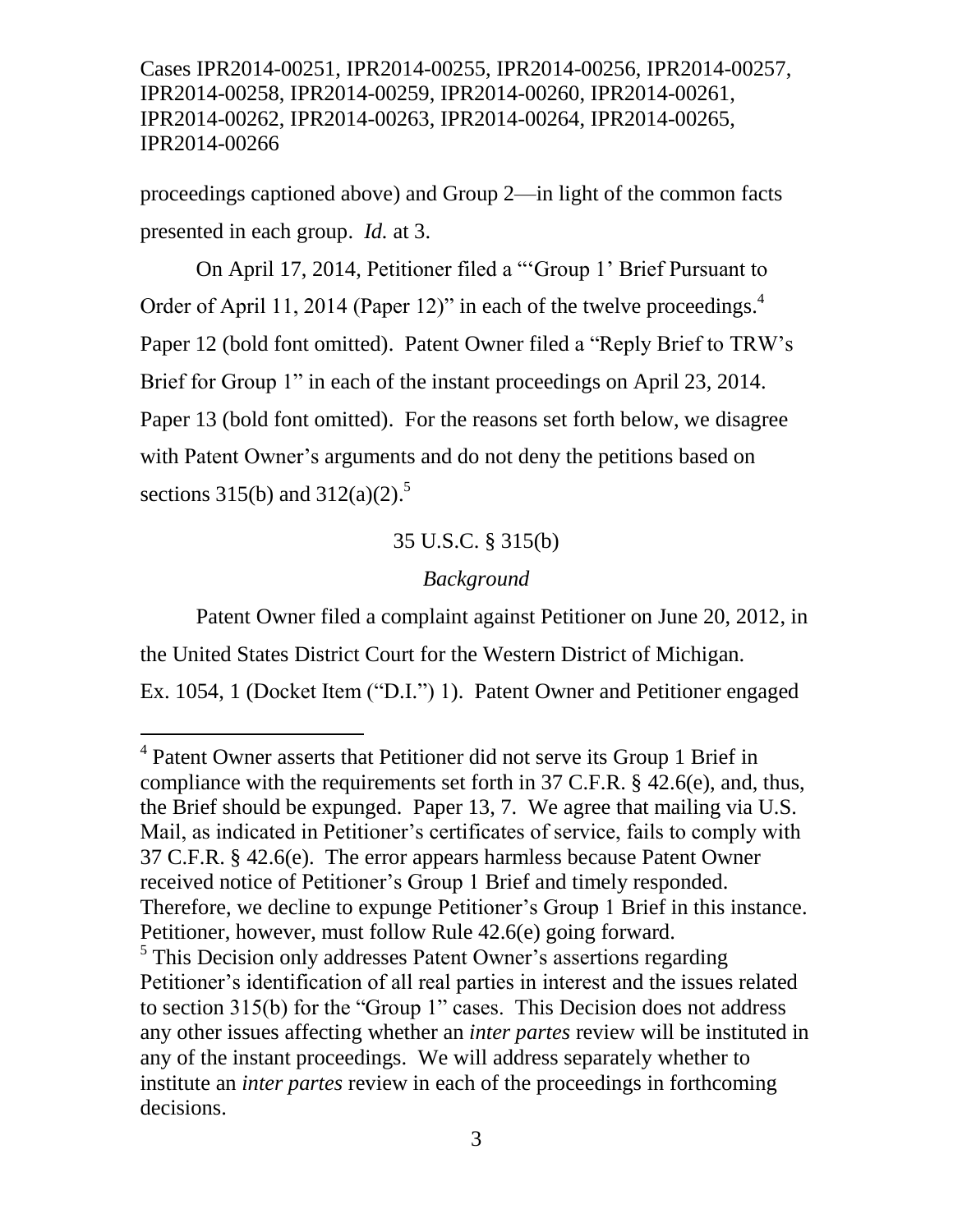in discussions regarding the complaint. *See, e.g.*, Exs. 1053, 2001, 2002, 2015-20, 2029-30. On July 18, 2012, Patent Owner filed an amended complaint against Petitioner.<sup>6</sup> Ex. 1054, 1 (D.I. 5). Patent Owner and Petitioner continued discussions, which included, *inter alia*, an extension of time to serve the amended complaint, possible waiver of service of the amended complaint, the means by which the amended complaint would be served, and on whom the amended complaint would be served. *See, e.g.*, Exs. 2001, 2002, 2020, 2030. On September 19, 2012, Patent Owner filed an unopposed motion for extension of time to serve the amended complaint (Ex. 2021), which was granted subsequently by the district court (Ex. 2024). The district court's Order extended the deadline for service of the amended complaint "up to and including December 17, 2012."<sup>7</sup> Ex. 2024, 1.

In the record before us, the last correspondence between the parties prior to December 14, 2012, is an email, dated December 6, 2012, from Patent Owner's counsel Terence Linn to Petitioner's in-house counsel Stefan Chmielewksi and Jeff Cooper. Paper 13, 2; Ex. 2020. Mr. Linn's email states the following:

Pursuant to the parties' agreement, absent a binding settlement having been reached, I will serve the complaint on all defendants on December 17, 2012 by overnight Federal Express mailing to you at the following address:

<sup>&</sup>lt;sup>6</sup> For clarity, there is no dispute that Patent Owner's actions with respect to the original complaint did not constitute service; rather, the parties dispute when, if at all, the amended complaint (D.I. 5) was served.

<sup>&</sup>lt;sup>7</sup> The District Court's Order did not address how the amended complaint would be served. *See generally* Ex. 2024.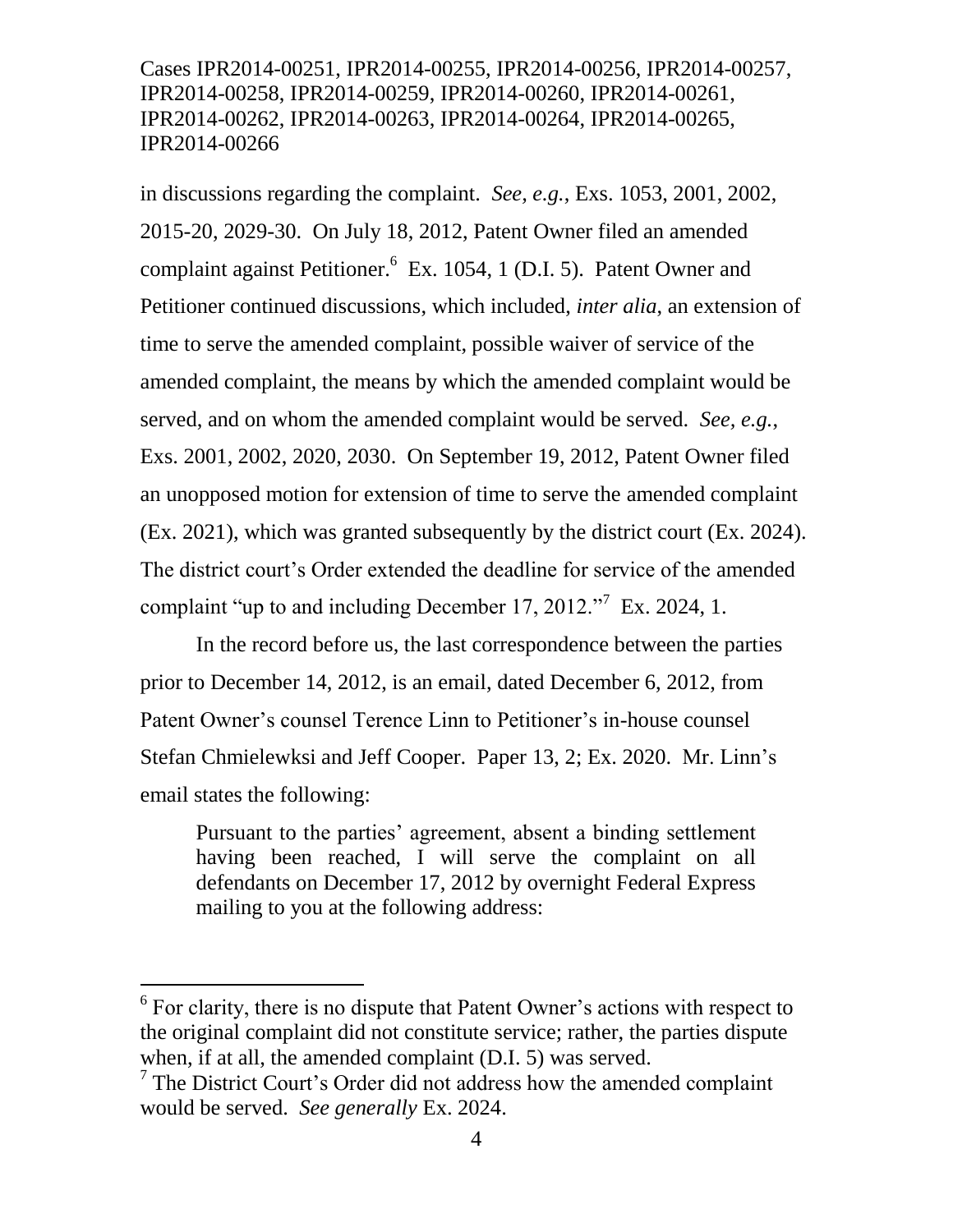Stefan Chmielewski

. . .

On that date I will also provide copies via email to you and Mr. Cooper at the above noted email addresses.

Ex. 2020.

l

On Friday, December 14, 2012, Mr. Linn sent Mr. Chmielewksi and Mr. Cooper an email stating: "Per the agreement, attached is an email copy of the Service of Process on TRW Automotive Holdings Corp. that is being sent to you today via Federal Express." Ex. 2003. The email indicates that several documents were attached, including documents with file names of "Summons Issued to TRW Automotive Holdings Corp.," "Amended Complaint," and "Exhibit []." *Id.*

On Monday, December 17, 2012, Mr. Linn filed the summons, including an executed proof of service, and attached thereto an email tracking update from Federal Express. Ex. 1054, 2 (D.I. 11); Ex. 2005. $8\,$  In

<sup>&</sup>lt;sup>8</sup> Exhibit 2005 is an executed summons for TRW Automotive Holdings Corp., also shown as D.I. 10 on Exhibit 1054. Although neither party submitted an executed summons for Petitioner in the record before us (*see*  Ex. 1054, 2 (D.I. 11)), we have reviewed the District Court's electronic docket and take judicial notice that the executed summons for Petitioner is identical to Exhibit 2005 (with the exception of the TRW entity named therein) and also had the same Federal Express email tracking update attached thereto. Thus, because Exhibit 2005 is identical to the executed summons for Petitioner (with the exception of the TRW entity named therein), we refer herein to Exhibit 2005 for ease of reference and because it is an exhibit in the instant proceedings. We also note that Patent Owner submitted Exhibit 2027, although that document is an unexecuted summons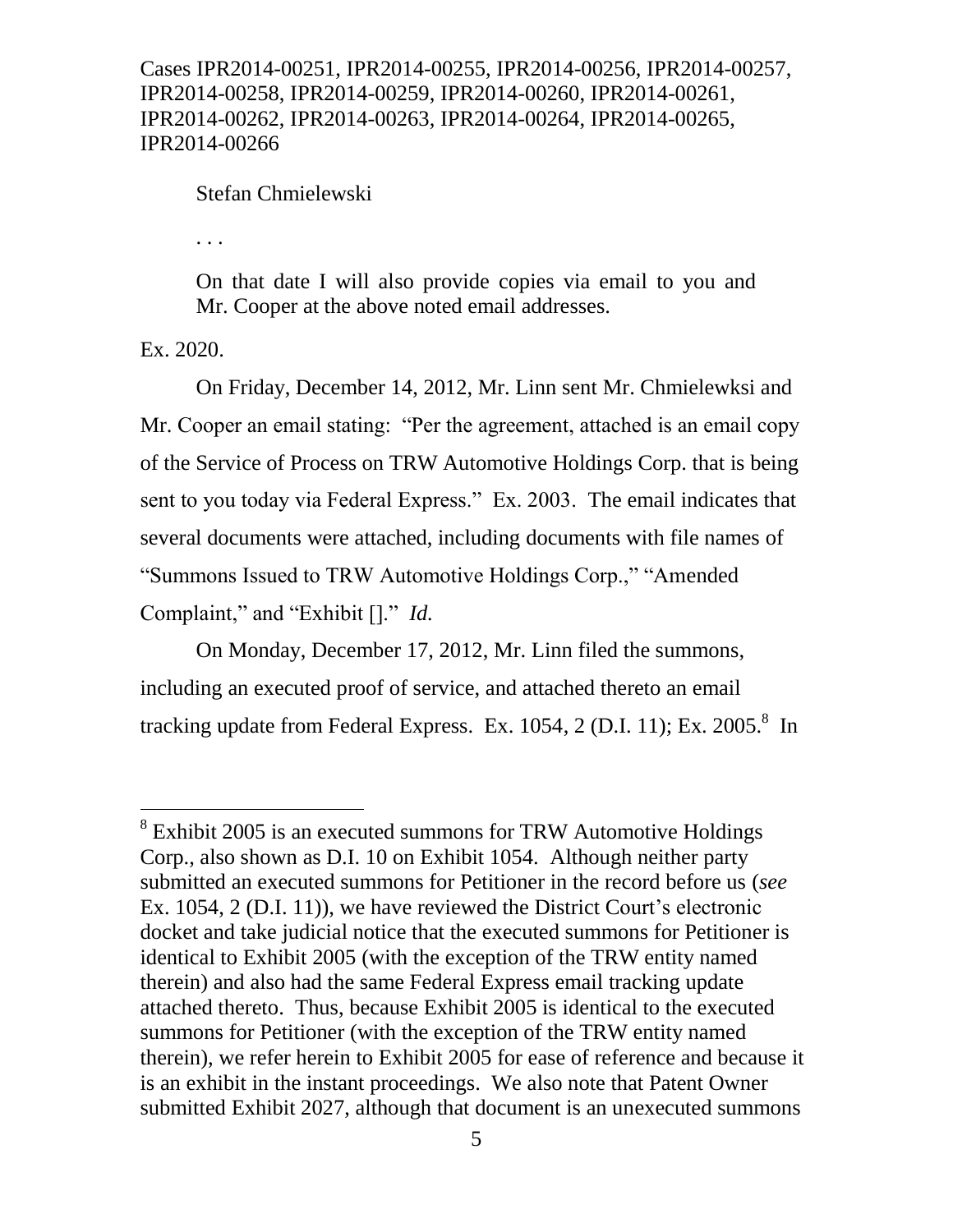the proof of service, Mr. Linn declares that he served the summons "on Stefan Chmielewski by agreement . . . on December 14, 2012." Ex. 2005, 1. The attached email tracking update from Federal Express indicates that a shipment was shipped on "Dec 14, 2012" and delivered on "Dec 17, 2012[,]" and that it was signed for by "C.BROOKS." *Id.* at 2. Docket Item 11 on the docket sheet for the district court case indicates the following: "SUMMONS returned executed; TRW Automotive US LLC served on 12/17/2012, answer due 1/7/2013 (Linn, Terence) (Entered: 12/17/2012)." Ex. 1054, 2 (D.I. 11).<sup>9</sup>

The petitions in the twelve instant proceedings were filed on December 17, 2013.

#### *Discussion*

The issue before us is whether Patent Owner served Petitioner with a complaint alleging infringement of the relevant patents prior to December 17, 2012.

The relevant portion of 35 U.S.C. § 315(b) provides: "An *inter partes*  review may not be instituted if the petition requesting the proceeding is filed more than 1 year after the date on which the petitioner . . . *is served with a complaint* alleging infringement of the patent" (emphasis added). As discussed in *Motorola Mobility LLC v. Arnouse*, to trigger the one-year period for filing an *inter partes* review, at least for purposes of an original

for Petitioner and, thus, does not contain the relevant proof of service information.

<sup>&</sup>lt;sup>9</sup> The description for D.I. 10 on the docket sheet is identical to that of D.I. 11 with the exception of the named TRW entity. *Compare* Ex. 1054, 2 (D.I. 10), *with id.* (D.I. 11).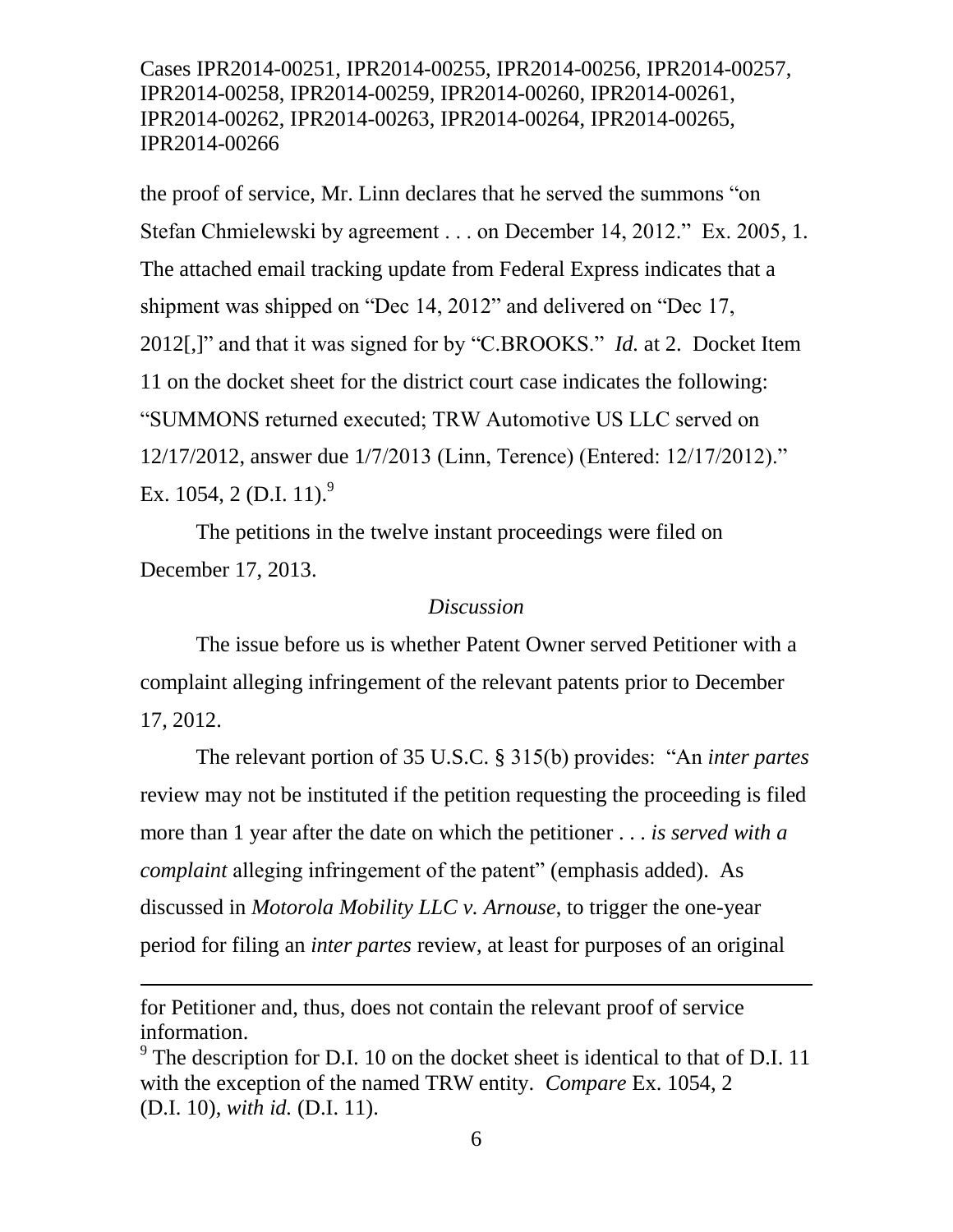complaint, a party must be served with a summons and complaint. IPR2013-00010, slip op. at 6 (PTAB Jan. 30, 2013) (Paper 20).

The parties do not dispute that neither Federal Rule of Civil Procedure ("FRCP") 4, which governs service of a summons, nor Michigan law expressly authorizes service of a summons by email or Federal Express.<sup>10</sup> Paper 12, 2-3; Paper 13, 3-4. Patent Owner asserts, however, that service via email and Federal Express was permissible based on an agreement by the parties. Paper 13, 4-5.

Even assuming that Patent Owner is correct that "service" for purposes of section 315(b) can be satisfied by agreement, we are not persuaded that the parties' agreement (to the extent one existed) was for service by email and Federal Express on December 14, 2012, as Patent Owner contends. In particular, we are persuaded that the December 6, 2012, email from Mr. Linn to Mr. Chmielewksi accurately reflects Patent Owner's understanding of the parties' agreement. Ex. 2020. Mr. Linn expressly states that "the parties" agreement" is for him to "serve the complaint . . . *on December 17, 2012* by overnight Federal Express" to "Stefan Chmielewski" and "*[o]n that date* [he] will also provide copies via email." *Id.* (emphases added). Thus, as expressed by counsel for Patent Owner, any agreement between the parties was for service "on December 17, 2012." *Id.*

l

 $10$  Patent Owner asserts that Michigan's rules of service "are to be liberally construed," in what appears to be an attempt to persuade us that service via Federal Express and email are permissible. Paper 13, 4. We do not accept Patent Owner's invitation to sidestep the express requirements of Michigan's service rules, which do not authorize service by such means. *See generally*  Ex. 1052 (Michigan Court Rule ("MCR") § 2.105).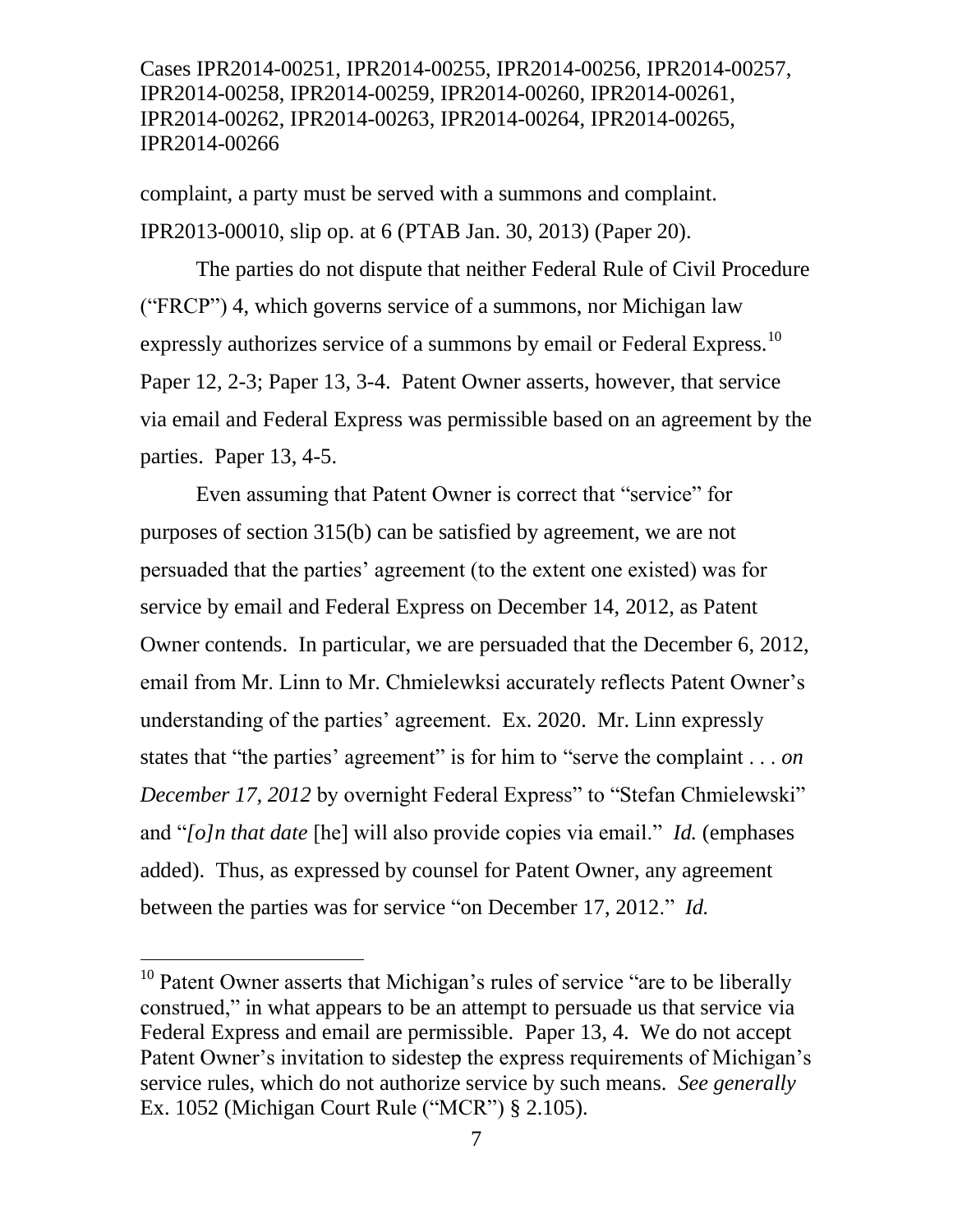In light of counsel for Patent Owner's representation of the terms of the agreement, the lack of any evidence in the record before us indicating a change in the apparent agreement between the parties, and the lack of any express legal authority to serve a summons by email or Federal Express (outside of a court order), we are not persuaded that Mr. Linn's email and shipping of the Federal Express package on December 14, 2012, constituted service of the summons and amended complaint.

We recognize that Mr. Linn declared, in the executed proof of service, that he served Petitioner "on December 14, 2012." Ex. 2005. The factual record prior to and including December 14, as explained above, provides no basis for us to conclude that Mr. Linn's actions on December 14 constitute service of a summons and complaint under FRCP 4. Further, Mr. Linn's subsequent entry of the description for D.I. 11 directly contradicts his declaration by indicating: "TRW Automotive US LLC served on 12/17/2012." Ex. 1054, 2; *see* Exs. 1055-56. Thus, we decline to find that Mr. Linn's declaration of proof of service trumps FRCP 4, MCR § 2.105, the undisputed factual record regarding Mr. Linn's understanding of the parties' agreement, and Mr. Linn's contradictory subsequent actions.

Accordingly, for the foregoing reasons, we conclude that 35 U.S.C. § 315(b) does not bar institution of the twelve petitions identified herein, because the amended complaint was not served more than one year before the petitions in the instant proceedings were filed on December 17, 2013.

8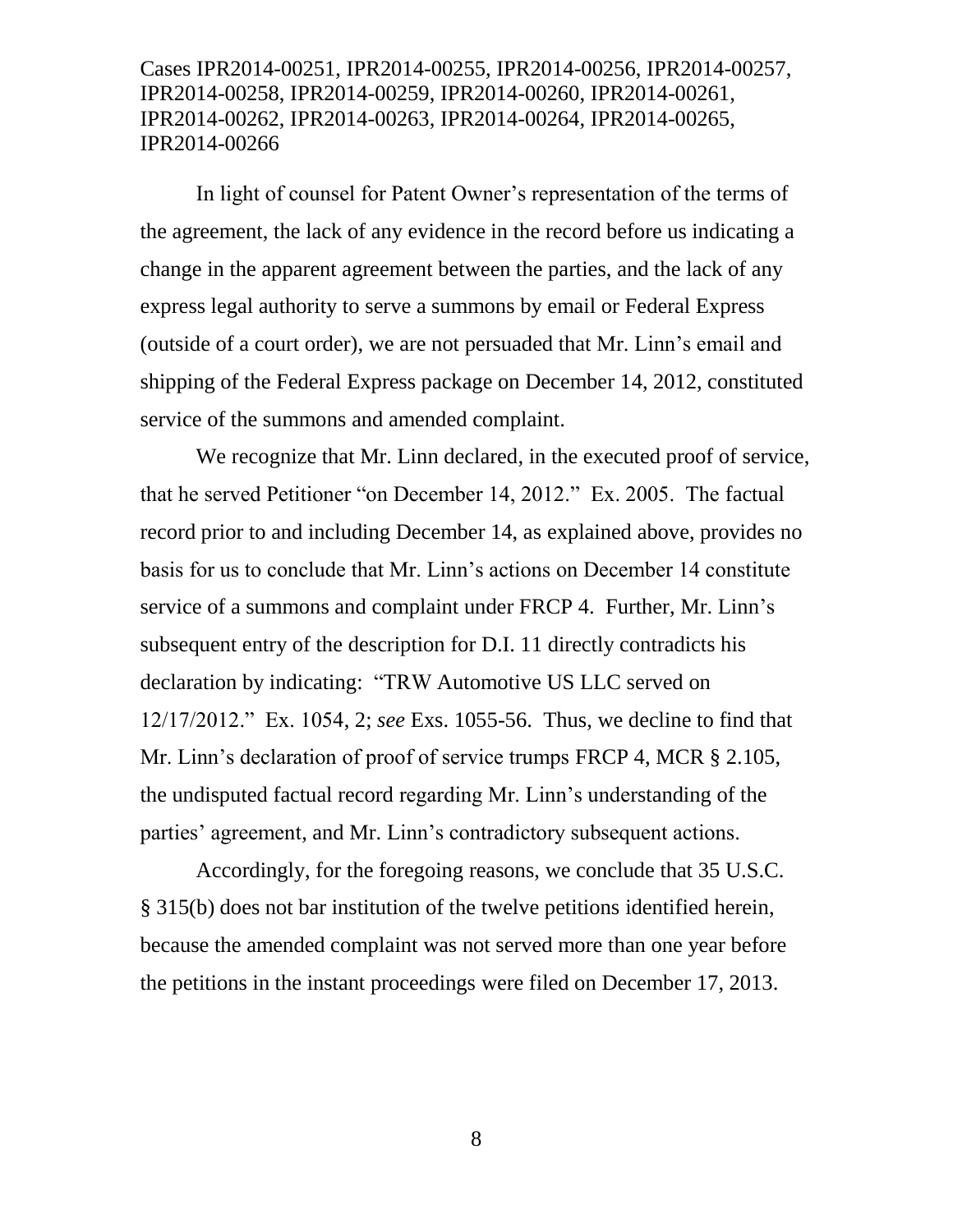### 35 U.S.C. § 312(a)(2)

In each of the thirteen instant petitions, and in accordance with 37 C.F.R. § 42.8(b)(1), Petitioner "certifies that TRW Automotive US LLC is the real party-in-interest." Paper 1, 4. In the context of discussing "Other proceedings" in accordance with 37 C.F.R. § 42.8(b)(2), Petitioner indicates that "[t]here are two other defendants in the [district court action]: TRW Automotive Holdings Corp. and TRW Vehicle Safety Systems Inc. Both entities are corporations related to Petitioner." *Id.* (bold font omitted).

In its preliminary response to each of the thirteen instant petitions, Patent Owner asserts that *inter partes* review should not be instituted, because Petitioner "appears to have failed to accurately identify all real parties in interest." Paper 7, 8-9. In particular, Patent Owner indicates that while the petitions

identif[y] "TRW Automotive US LLC" as the *sole* real party in interest (Paper No. 1, p. 4), TRW muddies the issue by additionally identifying "TRW Automotive Holdings Corp." and "TRW Vehicle Safety Systems Inc." as corporate entities "related to Petitioner" (Paper No. 1, p. 4), without specifying the nature of the relationship.

*Id.* at 9. Thus, Patent Owner contends that "[t]hese contradictory statements call into question the true identities of the real parties in interest" and that Petitioner "has unnecessarily confused the Board by identifying only a single real party in interest when it appears likely that multiple interrelated parties may have had a hand in TRW's petition[s]." *Id.*

A petition for *inter partes* review may be considered only if, *inter alia*, "the petition identifies all real parties in interest." 35 U.S.C.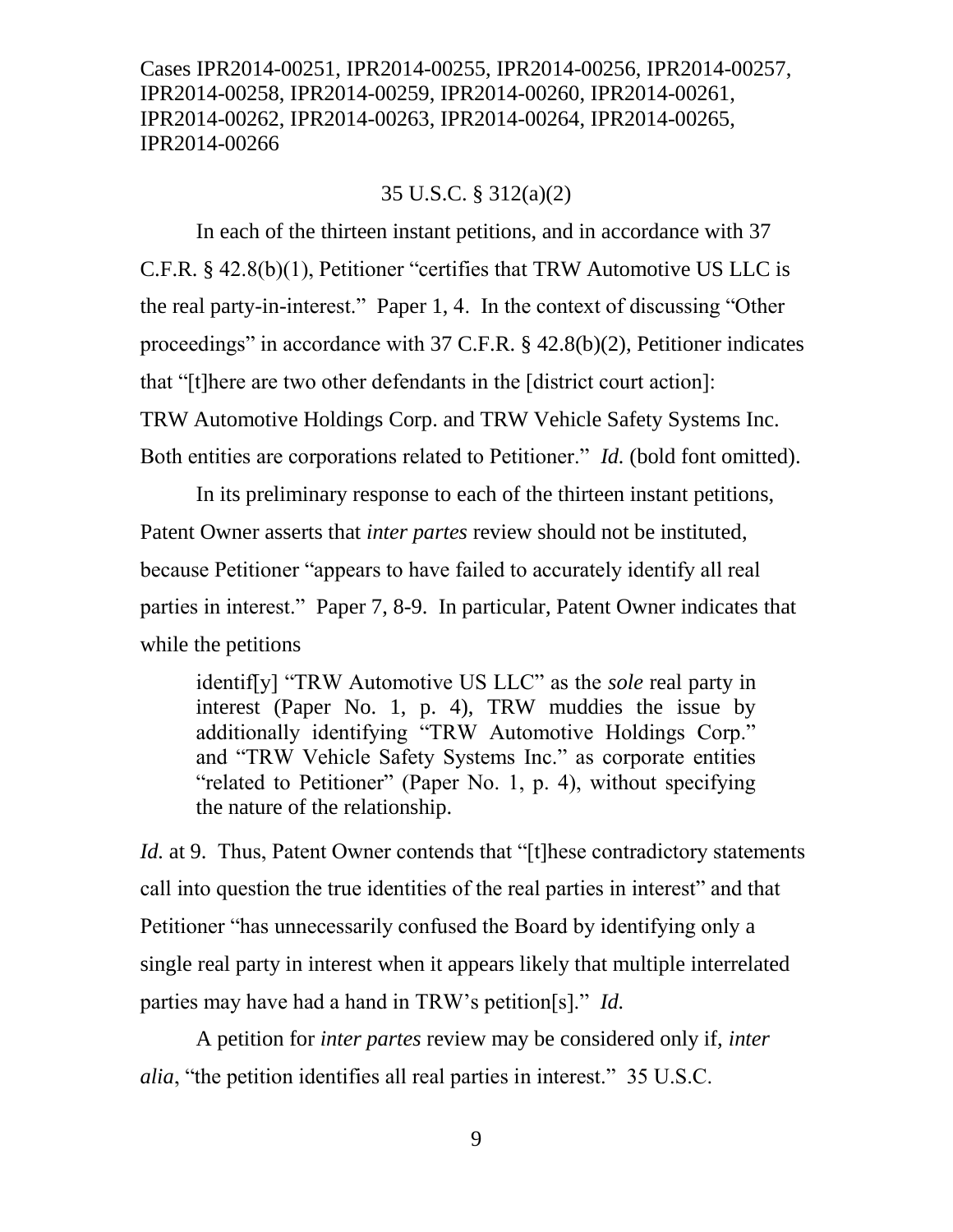§ 312(a)(2). The Office Patent Trial Practice Guide provides guidance regarding factors to consider in determining whether a party is a real party in interest. Considerations may include whether a non-party exercises control over a petitioner's participation in a proceeding. 77 Fed. Reg. 48,756, 48,759 (Aug. 14, 2012). Other factors may include whether a non-party is funding the proceeding or directing the proceeding. *Id.* at 48,759-60.

Based on the record before us, Patent Owner does not provide a sufficient factual basis for us to conclude that the two other TRW entities should have been identified as real parties in interest. Moreover, Petitioner's identification of the two other TRW entities as "related to Petitioner" does not, in and of itself, contradict Petitioner's certification as to the real party in interest. Accordingly, Patent Owner fails to demonstrate sufficiently that Petitioner has not named all real parties in interest for the thirteen instant proceedings, and we do not deny the petitions for failure to identify all real parties in interest under 35 U.S.C. § 312(a)(2).

#### **CONCLUSION**

For the foregoing reasons, we conclude that 35 U.S.C. § 315(b) does not bar institution of the twelve petitions identified herein, and we do not deny any of the thirteen petitions for failure to identify all real parties in interest under 35 U.S.C. § 312(a)(2).